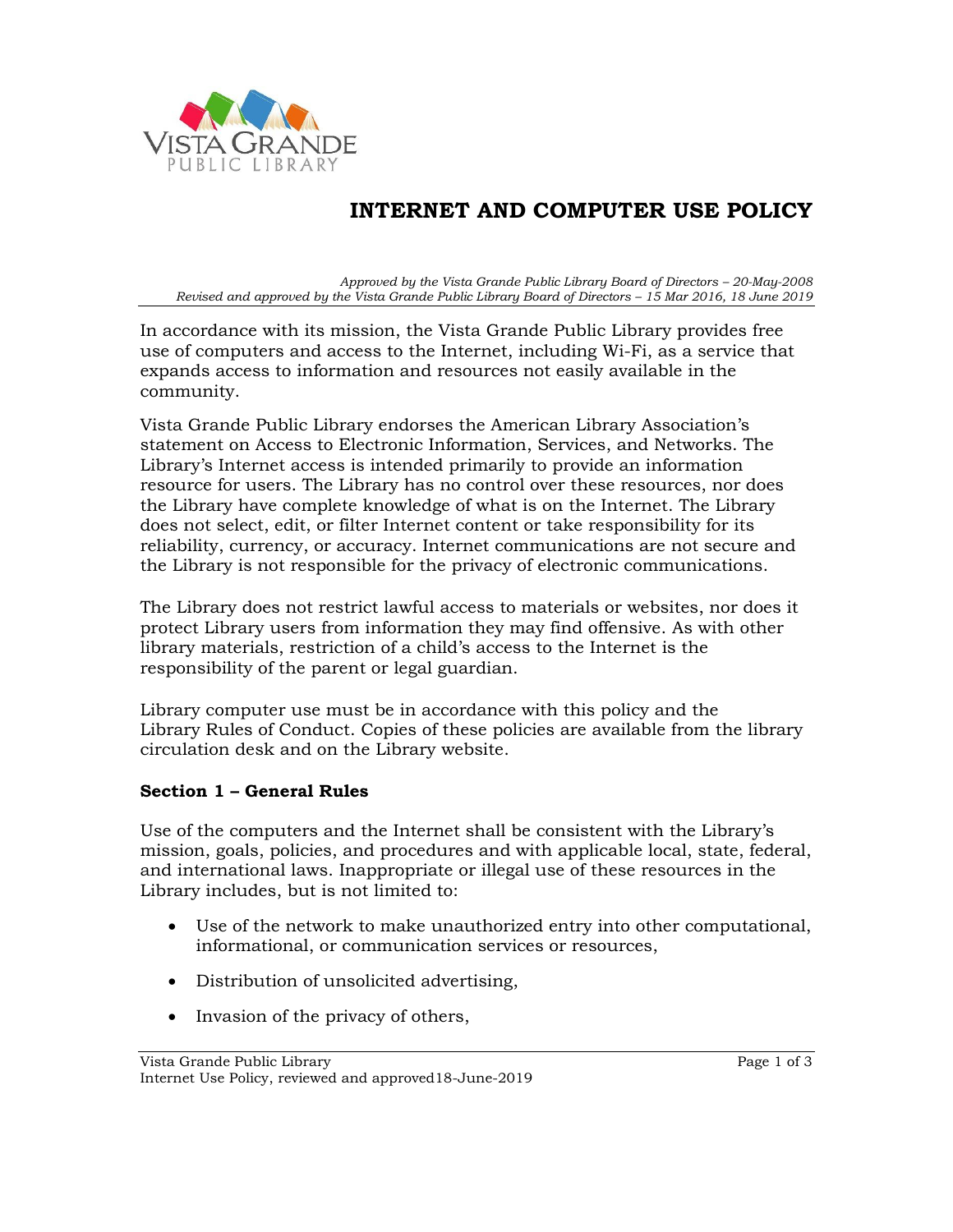- Making any attempt to damage computer equipment or software,
- Engaging in any activity that is harassing or defamatory.
- Use of the Internet for any illegal activity, including but not limited to, violation of copyright or other rights of third parties, or in a manner inconsistent with the Library's non-profit status or its proper operation.
- No pornographic web pages or images may be accessed, transmitted or displayed anywhere on library premises (including personal laptop computers). (New Mexico State Law - http://164.64.110.239/nmac/cgibin/hse/homepagesearchengine.exe?u rl=http://164.64.110.239/nmac/parts/title04/04.005.0007.htm;geturl;t erms=pornography)

# **Section 2 -- Computer Use**

- All public access library computers are available on a first come, first served basis.
- Patrons sign up for a 30-minute use session. This may be extended as long as there are open stations.
- 1 person per computer station unless approved by library staff.
- Patrons will promptly give up the computer when requested by staff.
- It will be the computer user's responsibility to pay for any equipment damaged during computer use.
- Patrons may download files using supported media.
- Library is not responsible for damage to media or for corruption of data, including damage caused by mechanical malfunction or corruption caused by virus or spyware infection while using library computers.
- Patrons will not attempt to run or execute programs or applications from personal storage media.
- Headphones or ear buds must be used to listen to computer audio.
- Patrons may print from networked computers; there is a charge for this service.
- Printing is not available from patron devices.
- Electrical outlets may be used for customer-owned computing devices. Such use may not restrict any library service or present a safety hazard.
- The Library's wireless network is not secure. The Library is not responsible for damage or lost data resulting from connection to the Library's network.